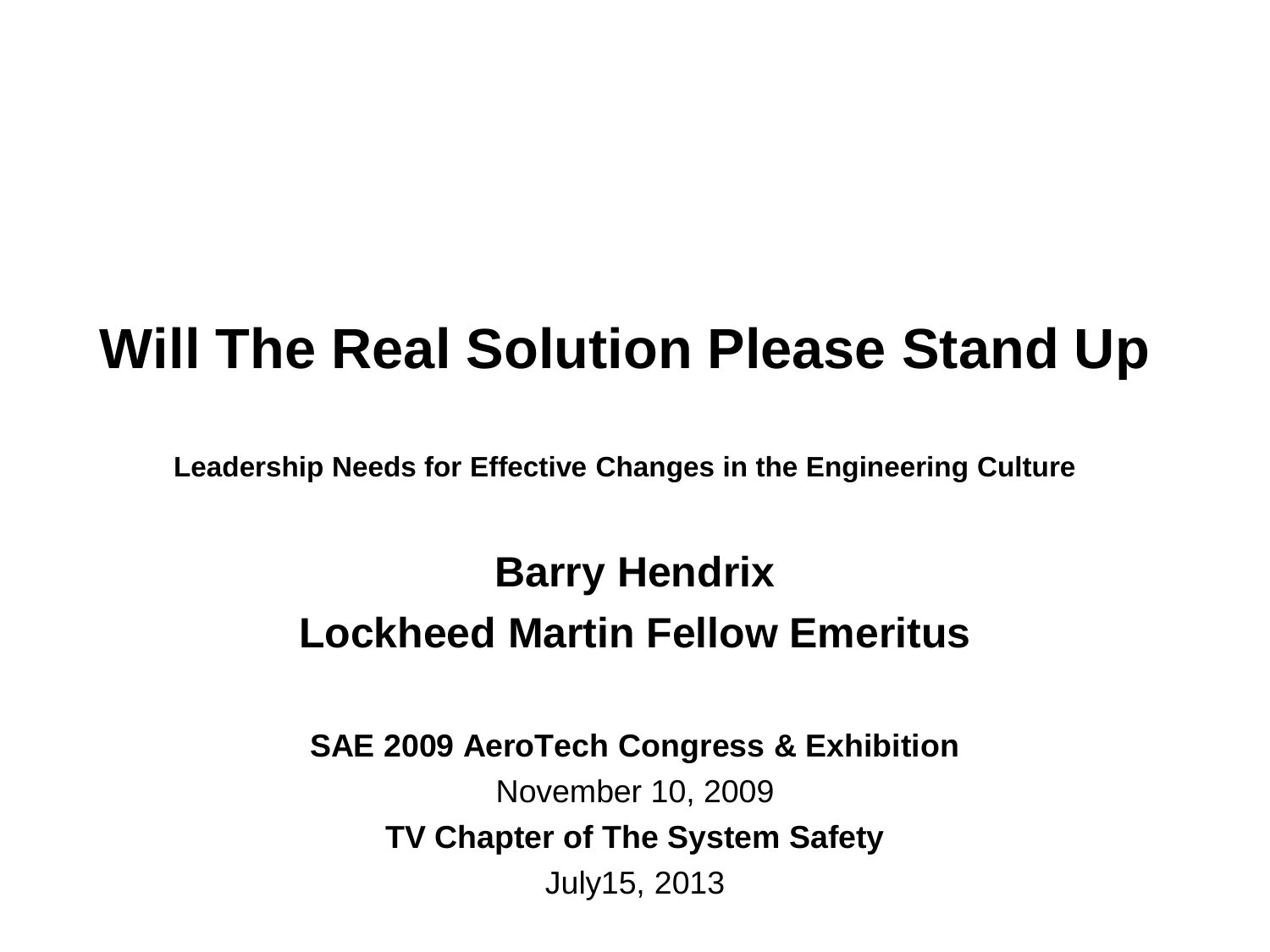#### **Technology and Model Changes**

- Technology Changes demand adaptation by Engineering Leaders
- Most change in the culture can be good, some change can be bad.
- No change when needed = Stagnation, falling behind competitors
- As technology changes, so should innovation. Organizational models and engineering methods must change to be effective
	- Older Federated Systems model based on hardware units engineering organizational structure based on big units (silos)
	- Legacy Integrated Systems model based on integration engineering organizational structure based on functional matrix and IPT (many units partitioned)
	- Current model sensor fused, interoperable, systems-of-systems, software intensive avionics - engineering organizations must be based on multidisciplinary collaboration (meshed and highly horizontally Integrated). Autonomous systems, high automation is growing.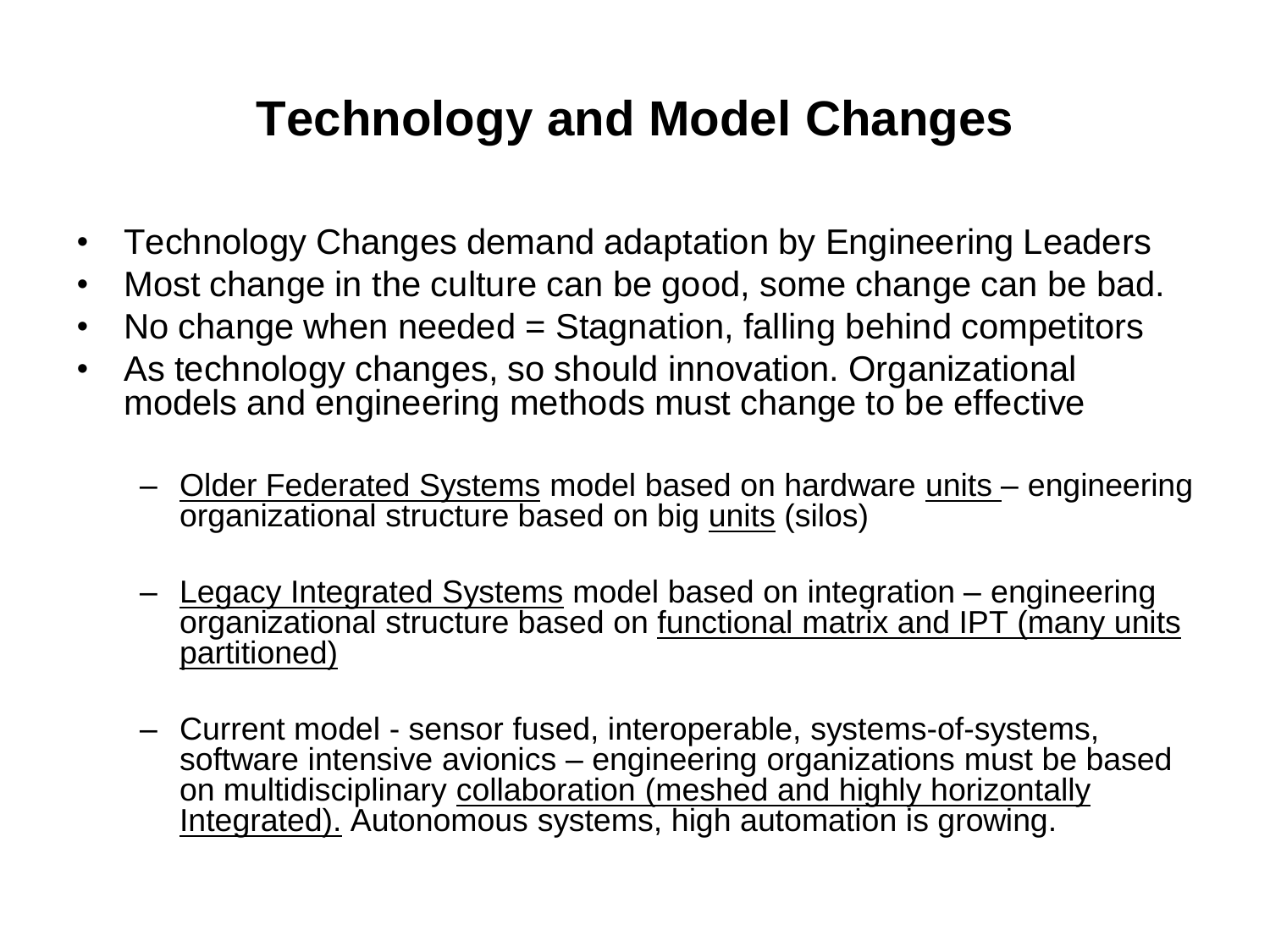# **Example of Technology Change**

• Would the Automobile (or Aircraft) industry of 2010 develop and build products as they did in 1960s?





- *Ask audience to give "more examples" of then and now for automobiles.*
	- *Cost and Value (\$3K vs. \$30K)*
	- *Style Selections (big V8 sedans vs. smaller cars, SUV)*
	- *Standard Technologies (Carburetors vs. EFI, Computers)*
	- *Options (AM radio vs. GPS, Video)*
	- *Fuel Economy (12 mpg @ .35 gal vs. 24 mpg @ \$3.50.*
	- *Required Safety Features (few vs. many)*
	- *Crash Protection (little vs. crumple zones and airbags)*
	- *Warranties, Reliability( 1 yr 12K mi vs. 5 yrs 50/100K)*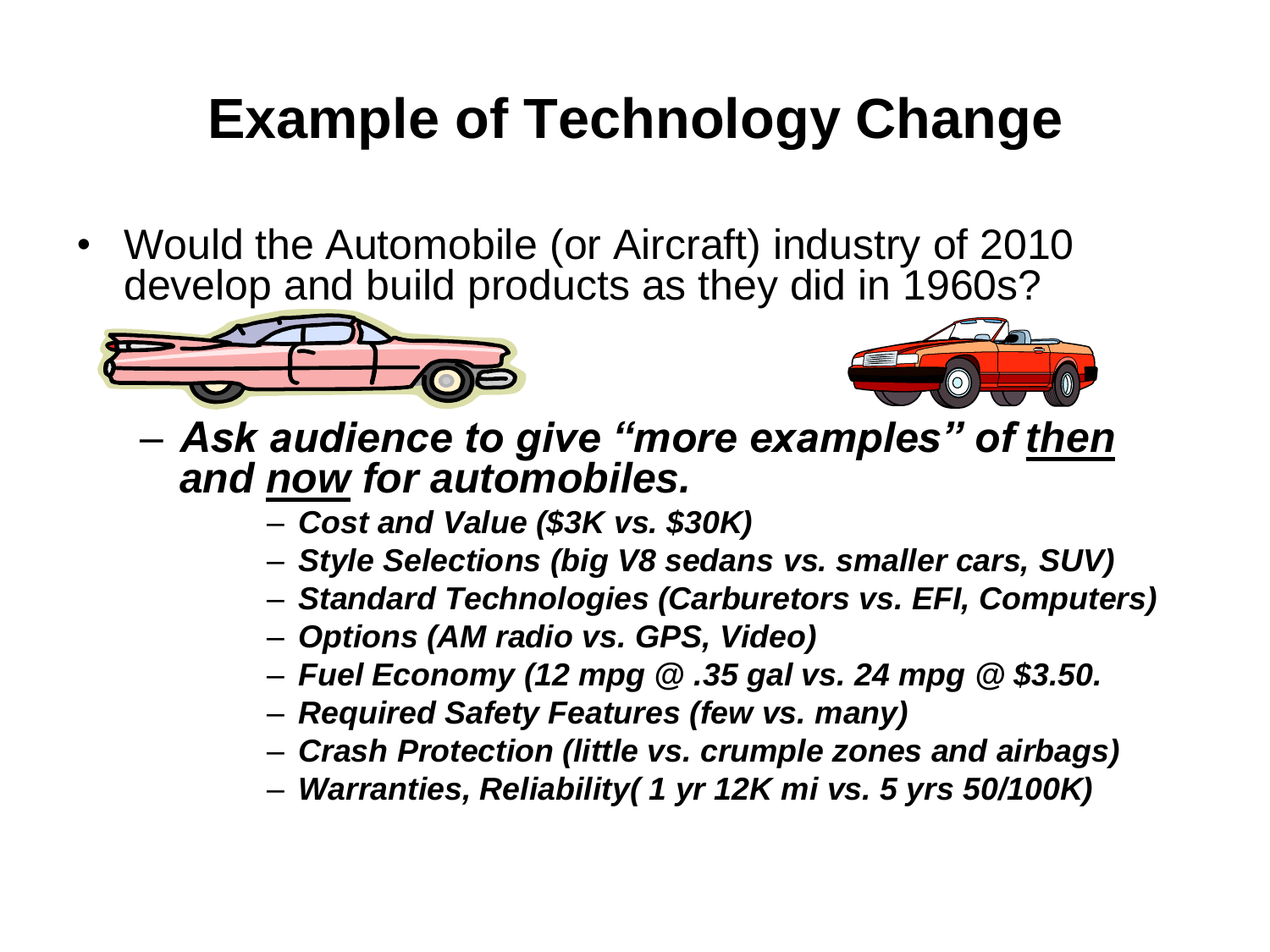## **One Example: Aircraft Technology**

- Then (1960s) Commercial or Military
	- Flight Controls: analog, units, pitch, roll and yaw amplifiers with fixed gains; mechanical bell cranks, metal stranded cable wires, pulleys, PC pumps, hydraulic lines and fluid actuators, O rings, washers, nuts, bolts and safety wire.
- Now (Early 21<sup>st</sup> Century)
	- Typical Flight Controls: digital, modular, triple/quad redundant digital computers, stability augmentation software - level A, DO-178B qualified, software controlled, partitioned CSCI, BIT, continuously monitored, fly-by- wire, multiple autopilot modes, electrical powered electro-static hydraulic actuators, fewer parts.

# <u>une safety analysis/assessment is applicacle for each era of techno</u>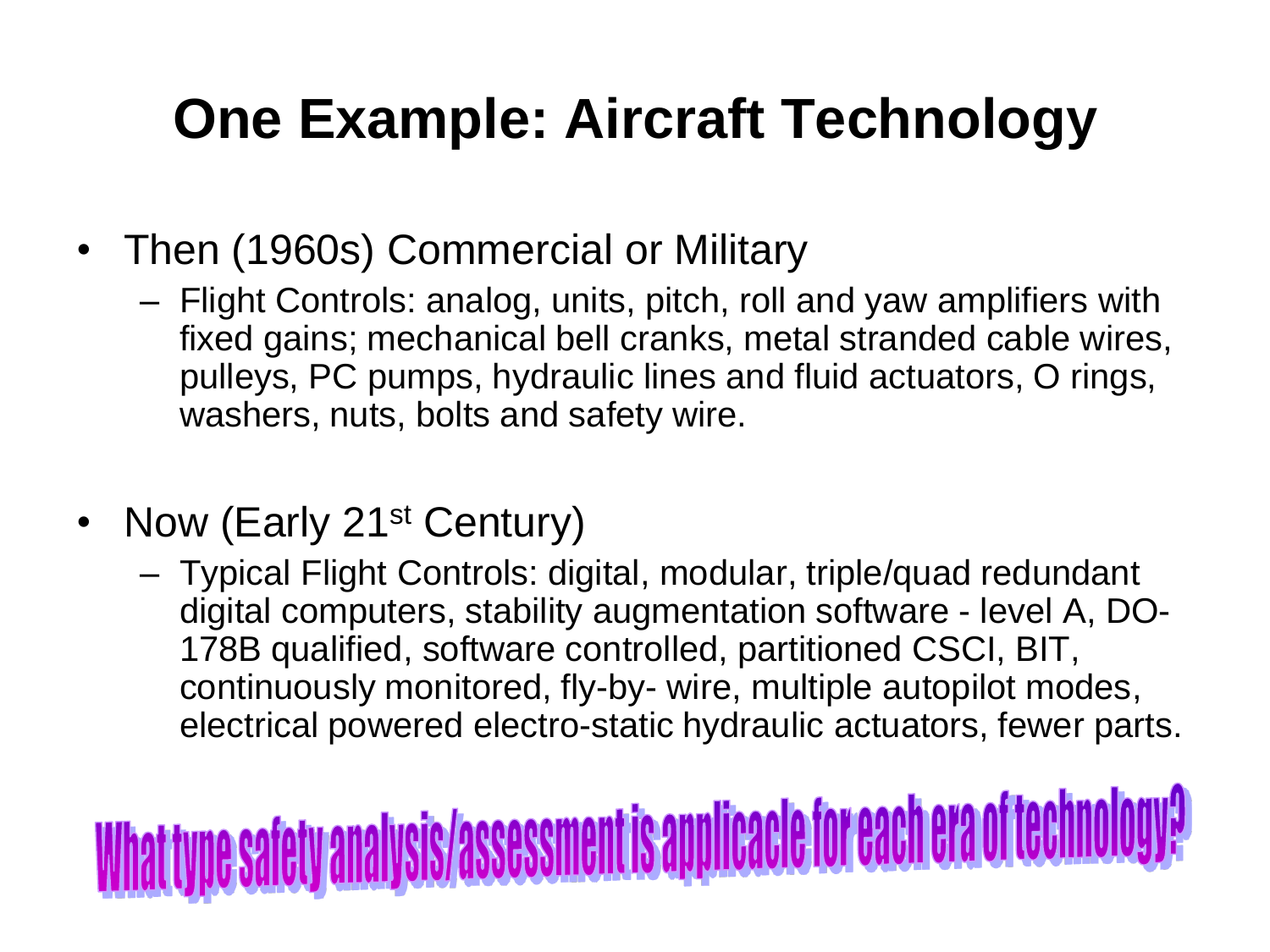## **Military Aircraft Affordability Comparison (Safety - Loss Perspective)**

- Then (1950-1960s) Legacy military tactical (fighter & attack) aircraft developed in many models, single mission, inexpensive, effective, large in numbers produced, but viewed as expendable:
	- **Example: Outstanding single place F-8 Crusader earned Collier trophy and was built for fighter mission "effectiveness" (19:3 kill ratio in SE Asia). A truly great value at <\$2M (however safety record was poor ~ 40% lost in non-combat)**
- Now (1980s -2010+) Modern military multi-role aircraft are fewer in models, very expensive, extremely effective, fewer in number, survivable, and are NOT viewed as expendable.
	- **At \$50M – \$150M apiece, what loss numbers or percentages are acceptable in this modern age?**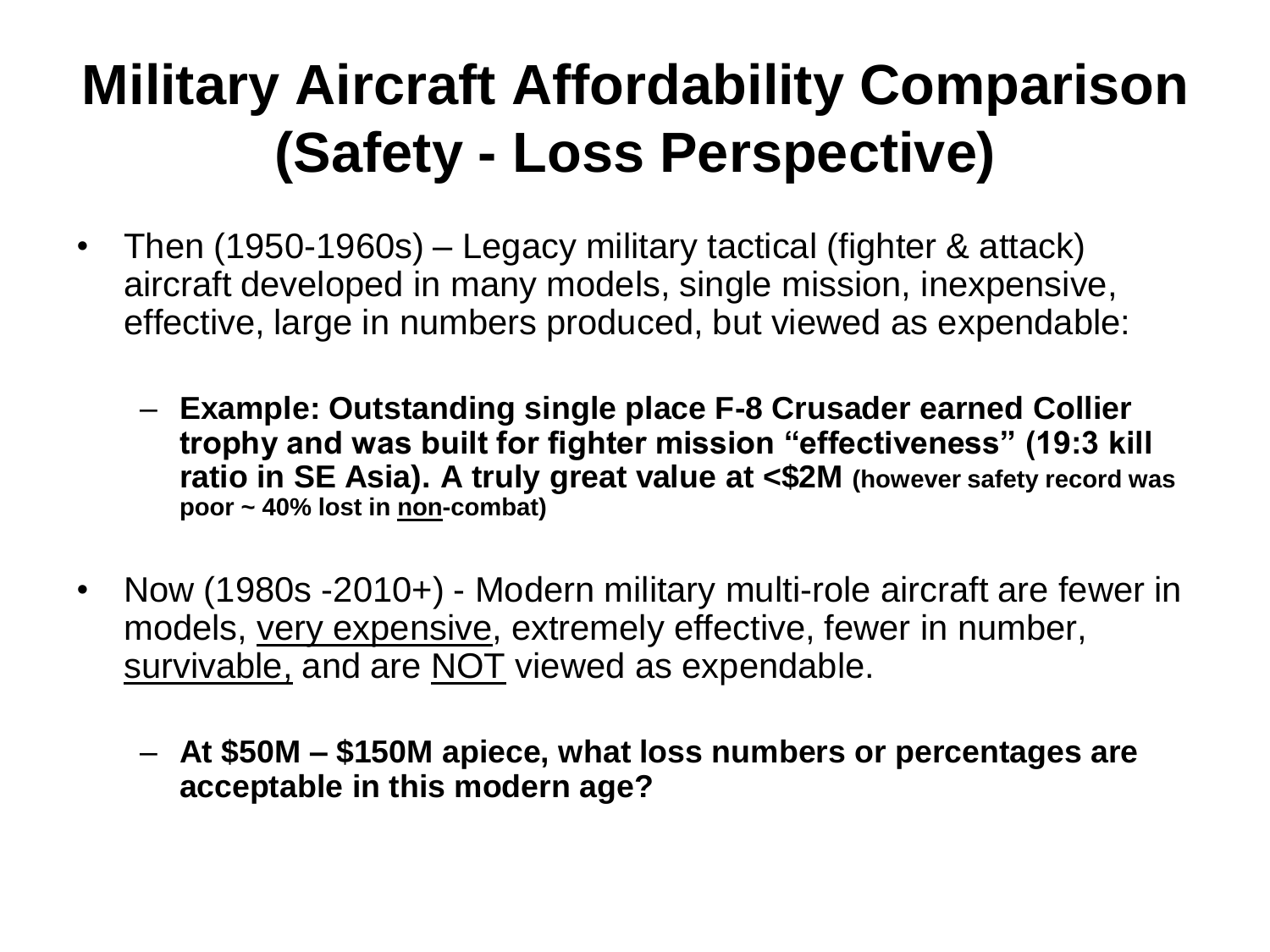## **We Must Constantly Change**

• How are we going to structure and manage highly integrated, complex, and multiple partner (collaborative) programs, now, in 5 years, 10 years?





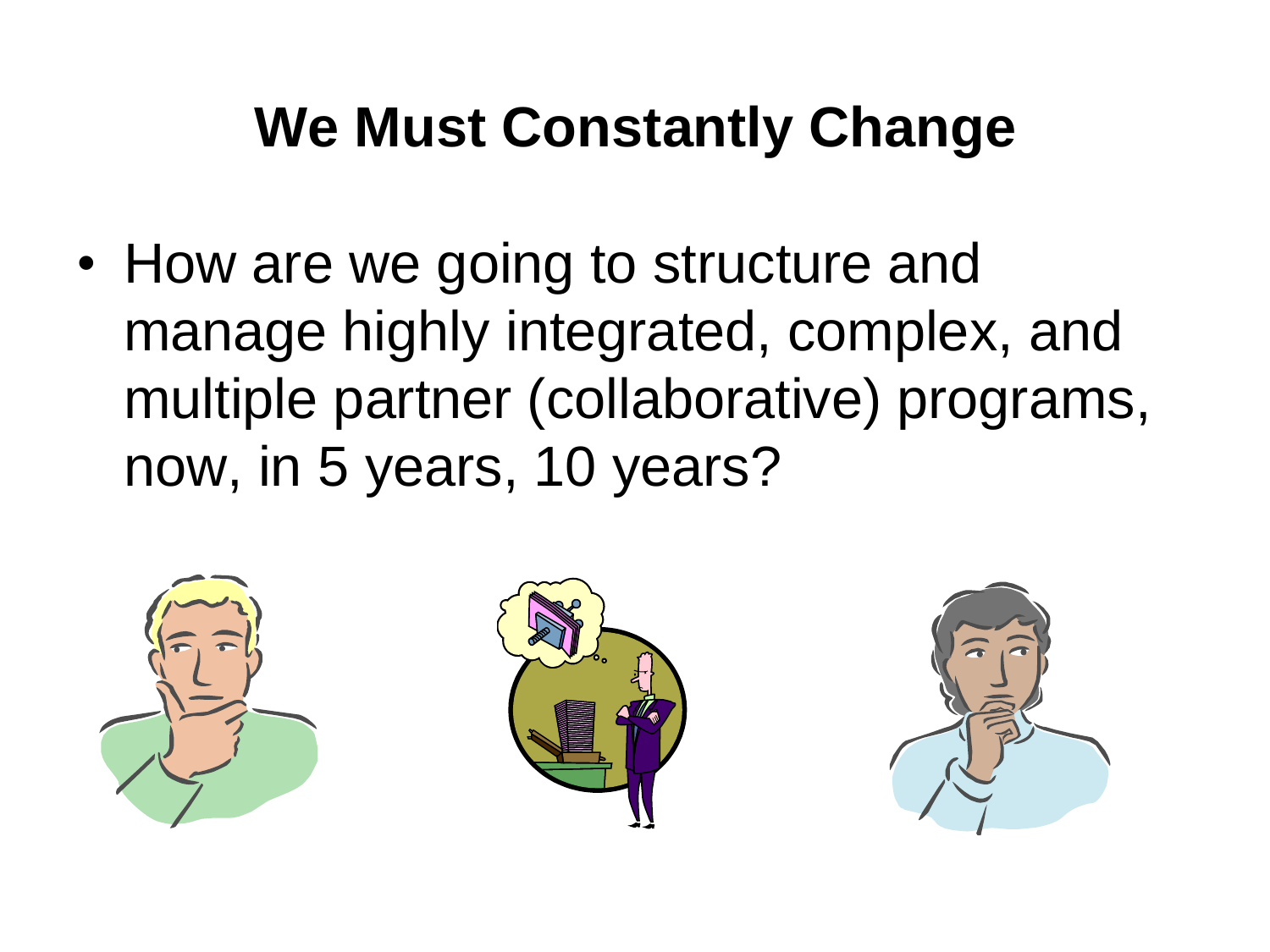## **The Real Solution**

- The "Real Solution" is Exceptional Leadership
	- Strategic Vision and Tactical Implementation
	- Absolute Commitment to Explicit Goals
	- Focus on the Integrity of the Product Line
	- Engaged at All Levels
	- Listens to Customers and Stakeholders
	- Inclusive of Required Domains and People
	- Expectations of Effectiveness
	- Commitment to Duty, Excellence & Professionalism
	- Holds Employees Accountable for Performance
	- Allocates Value Stream Work Products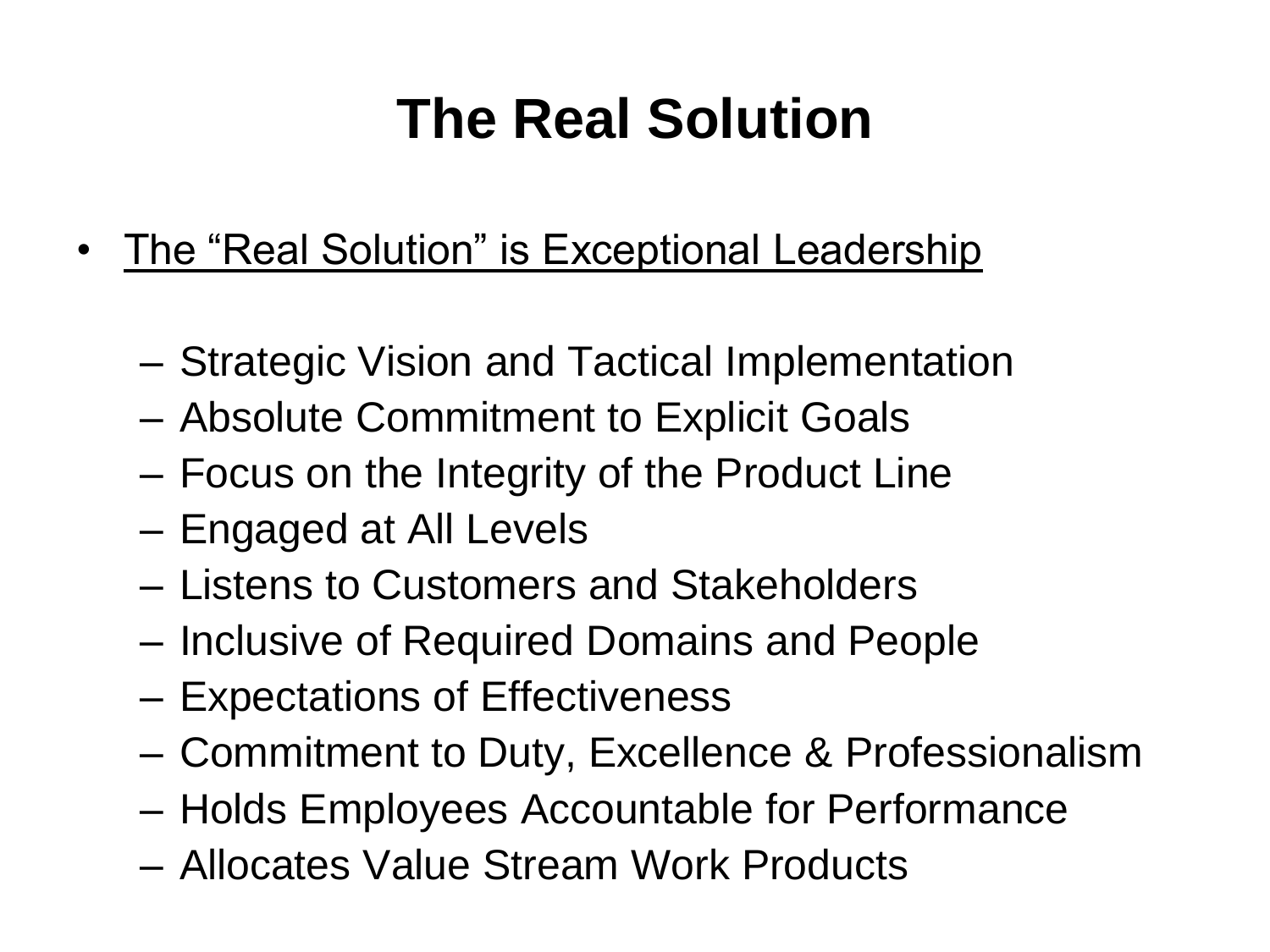## **Leadership Attributes and Actions (1)**



- **Be engaged**
- **Have A Clear and Realistic Vision**
- **Maintain Constancy of Purpose (Deming)**
- **Listen to Customers and Meet their Needs**
- **Ensure Substance and Reality**
- **Focus on Ultimate Objectives**
- **Establish Clear Goals, Critical Path**
- **Collaborate and Share Knowledge for Success**
- **Focus on Essentials with Value**
- **Eliminate Ineffective and Wasteful Activity**
- **Be Inclusive and accept inputs**
- **Do What is right (know precisely what this means)**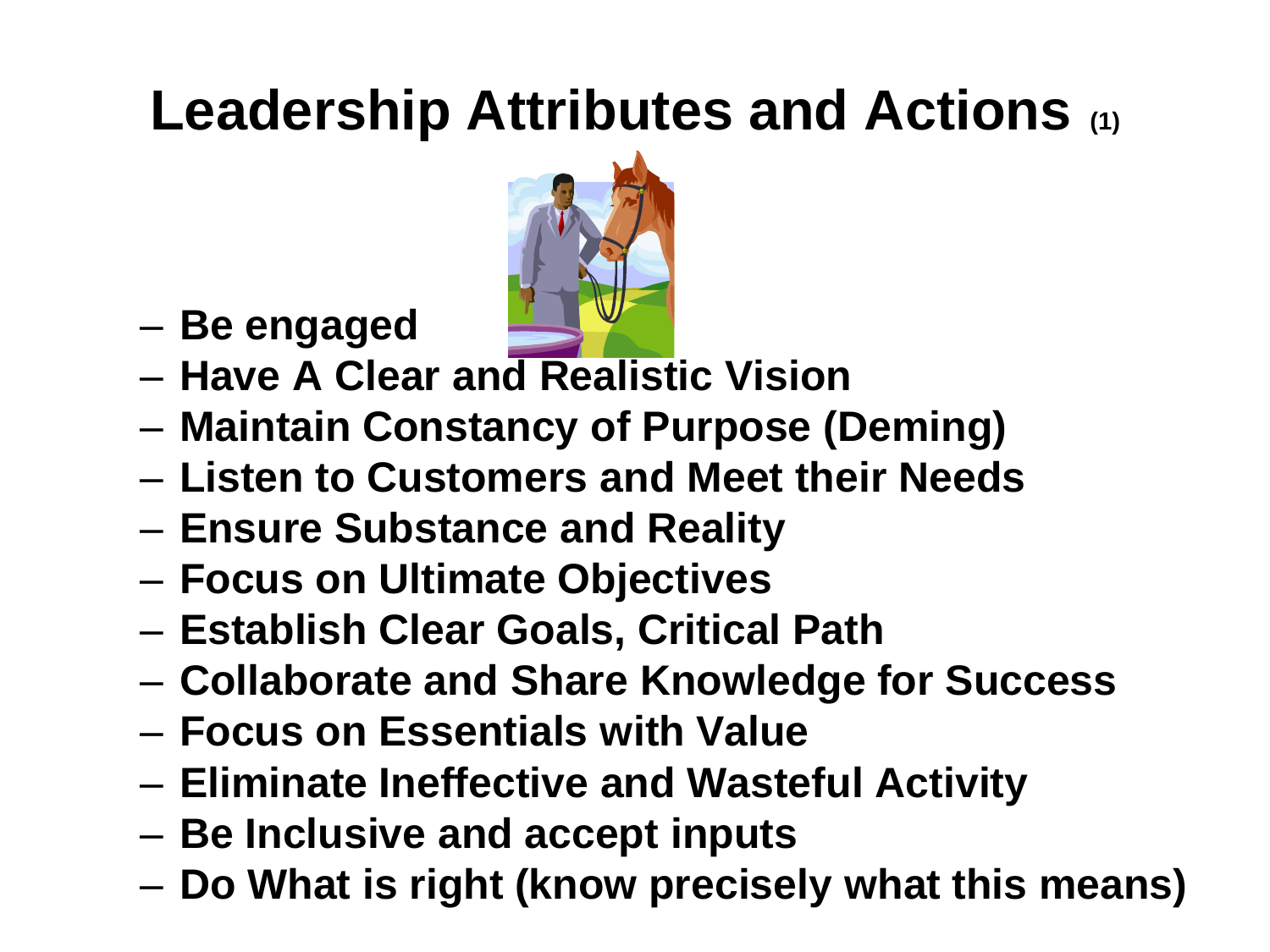#### **Leadership Attributes and Actions (2)**

- **Embrace Mentoring (Knowledge Transfer)**
- **Share, Share and Share**
- **Communicate, Communicate and Communicate**
- **Understand Different Views (It is OK to Debate Tactfully)**
- **Maintain Dignity and Respect (Don't "badmouth" people)**
- **Tell it like it is (speak up when there are risk issues)**
- **Have Dedication and Passion (Tenacity – Don't cave in)**
- **Persevere and Remain Committed**
- **Maintain Integrity (Leadership and Technical)**
- **Meet Requirements / Expectations**
- **Do All of the above and much more** 
	- **within constraints of contract, cost, schedule & 7 Ps: (performance, people, policies, plans, processes, procedures, practices)**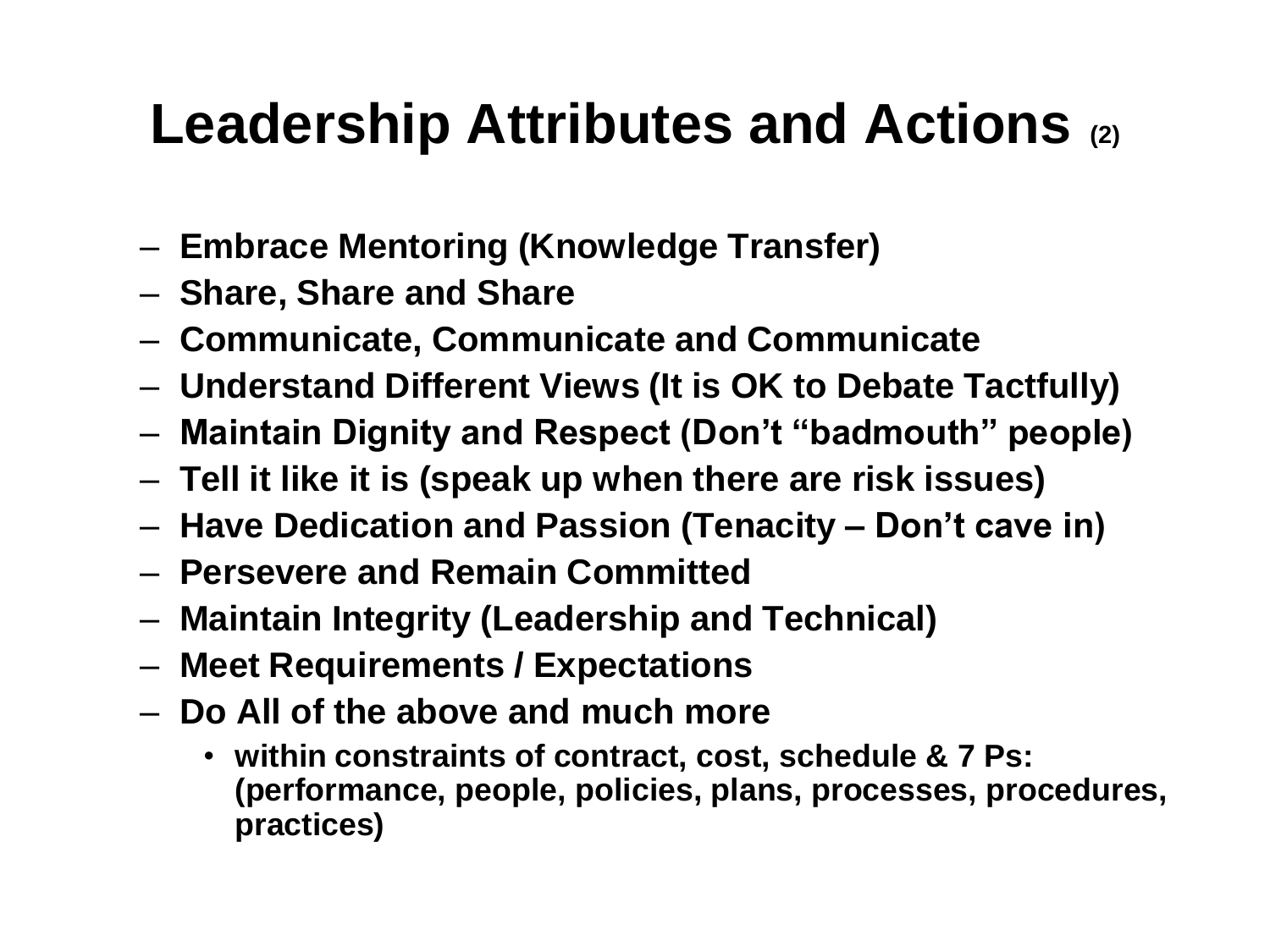## **Some Cultural Norms to Embrace**

- Support suitable initiatives for improvement (Listen to input)
- Accommodate new ideas get out of the comfort zone
- Allow innovation outside the box and more critical thinking
- Communicate share important information
- Tweak, reduce, change or eliminate "outdated" command media \*
- Ensure ineffective ways and means are corrected
- Update methods and models to fit the era of technology
- Allow flexibility and acceptable new ways to get things done
- Accept the need to be more inclusive and holistic
- Understand the needs for diverse methods and techniques
- Accept personality differences and management styles
- Measure domain effectiveness and improve (metrics)
- Create a work environment that brings out the best
- Share, Mentor, Train, Transfer Knowledge, Develop Staff
- \* This includes ensuring holistic and "effective" best practices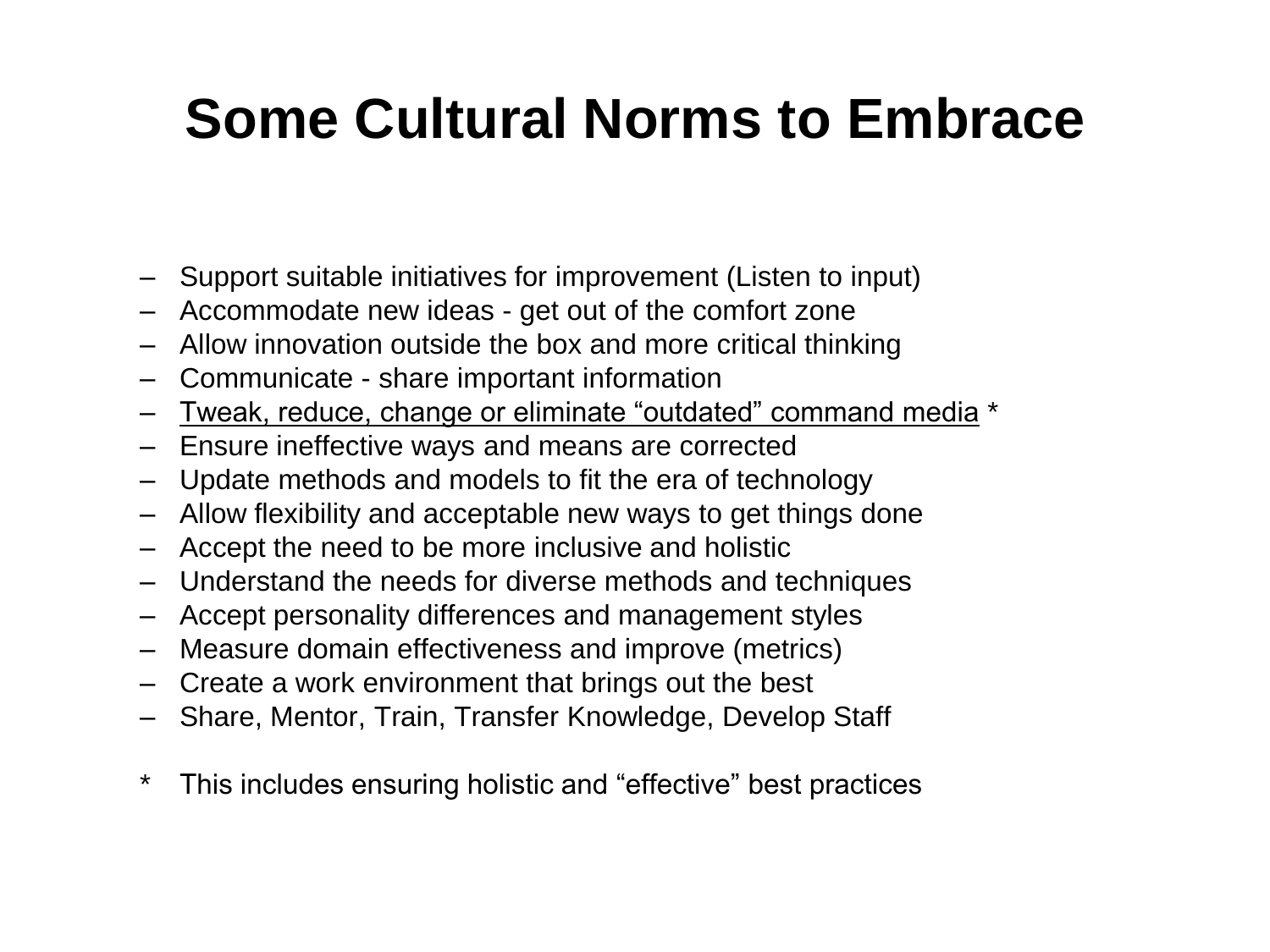# **Technology Models and Methods**

- Eras of High Technology required different engineering approaches and system integrity methods:
	- 1940s Analog and Vacuum Tube Circuits
	- 1950s Transistor and Solid State Circuits
	- 1960s Integrated Circuits, Discrete Devices
	- 1970s Micro Chips Digital Computing Devices
	- 1980s Highly Integrated Modular Systems
	- 1990s Network, Software Intensive Systems
	- 2000s Sensor Fusion and Interoperability
	- $-2010s$  Extensive Software Command and Control



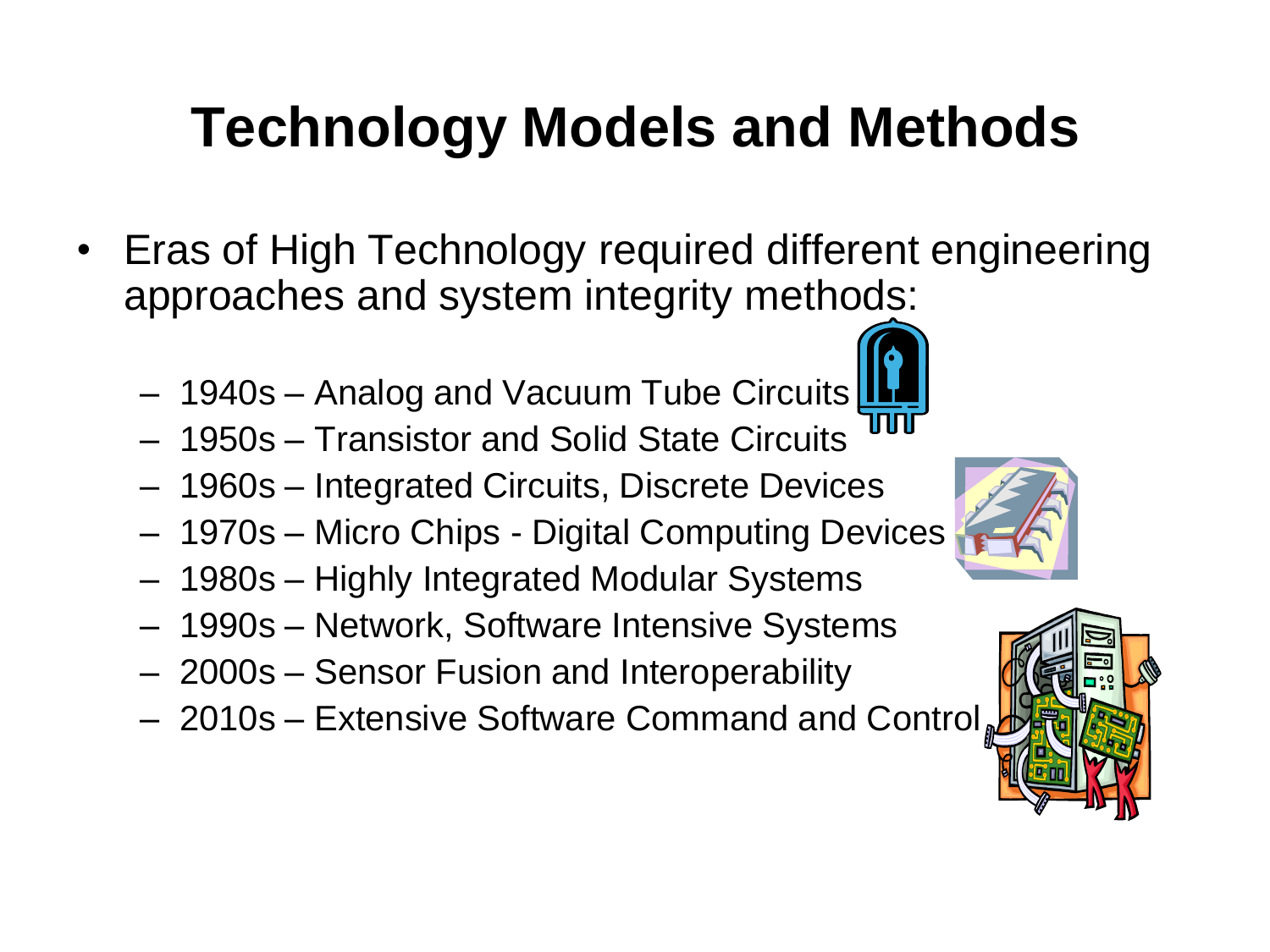## **Holistic System Safety Programs**

- **Safety- Critical Functionality now require more holistic approaches and formal methods for effective safety programs.**
- **The "blended" approach is recommended for effectiveness:**
	- **Hazard based (identify hazards)**
	- **Risk based (severity, probability, consequence)**
	- **Functional based (safety-critical functions)**
	- **Requirements based (derive safety requirements)**
	- **Criteria based (airworthiness, qualifications)**
	- **Evidence based (objective evidence and absolute proof)**
	- **Formal methods based for UK (safety cases, ALARP, GSN)**

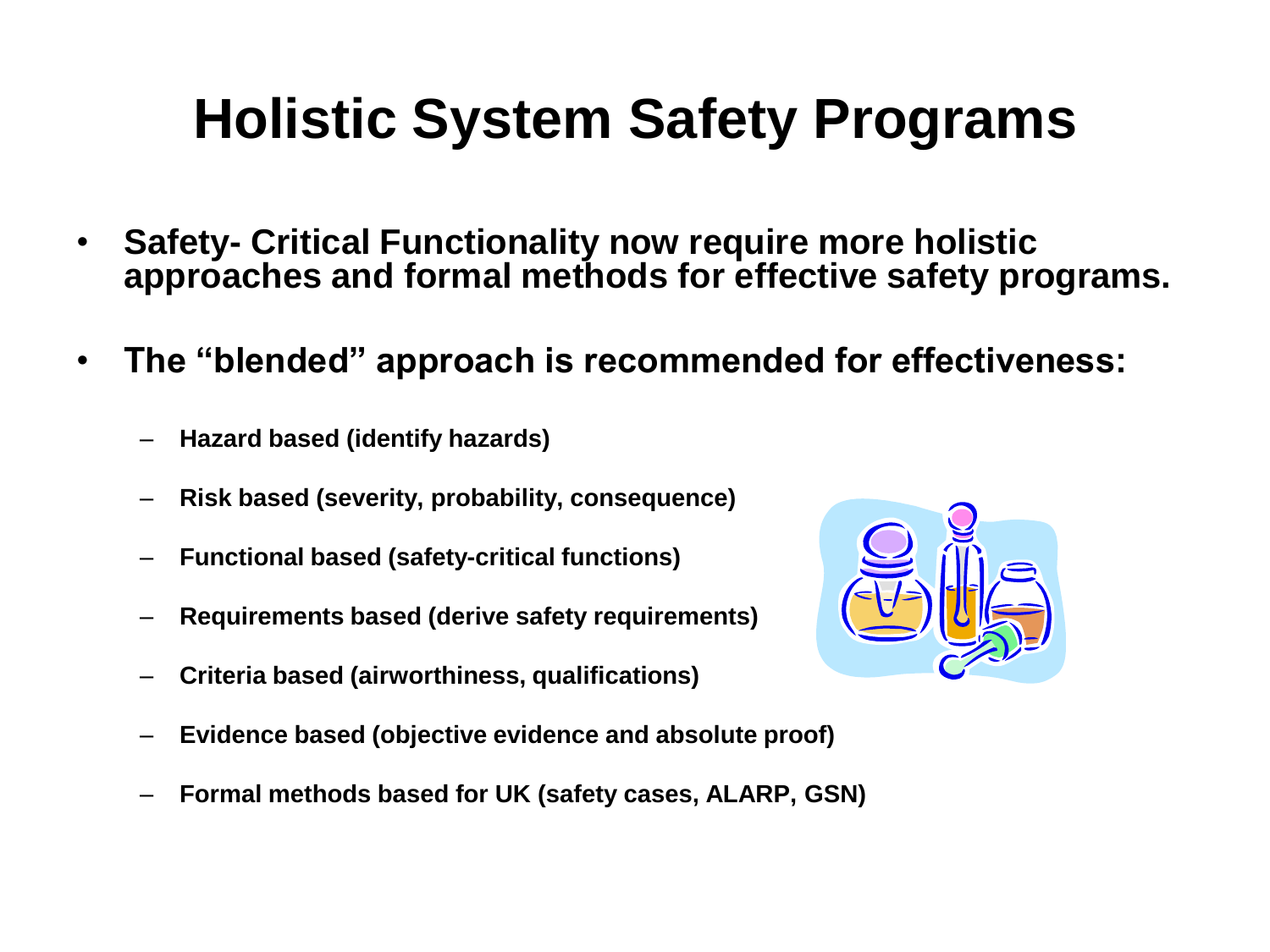# **Safety & Integrity Culture**

- Cultural Domains should be more Horizontally Integrated with Constancy of Purpose
- Free of Silos Allowing True Collaboration
	- System Safety
	- Software Safety Aspects
	- Test Safety
	- Human Systems Integration
	- Operational Safety
	- Safety Management Systems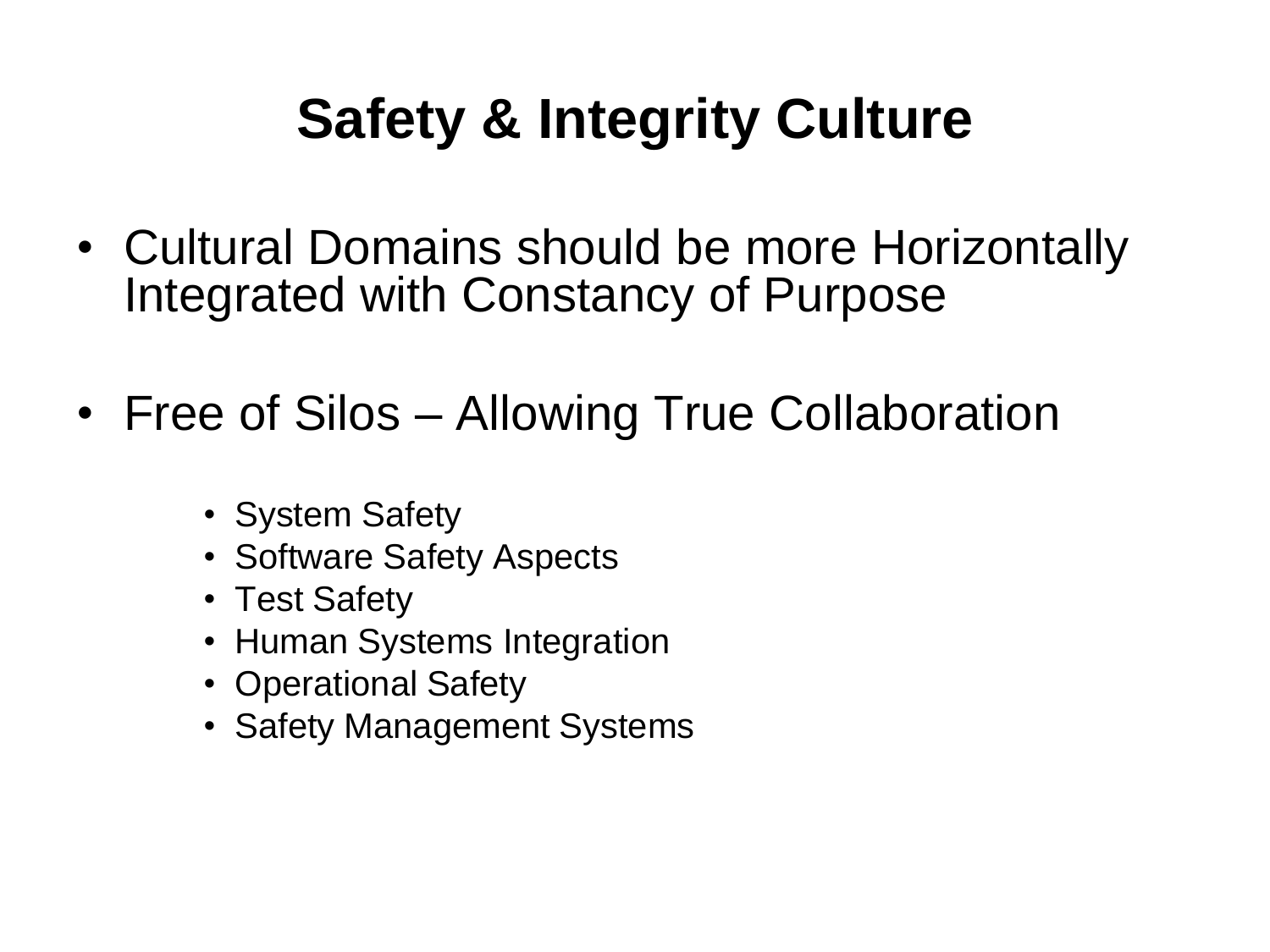## **The Engineering Culture Must Be Holistic**

- Practicing Innovative and Flexible Technical Leadership with the focus on ensuring Work Product Effectiveness is the Solution:
	- Ensure Horizontal Integration with Constancy of Purpose
	- Don't Rely on One Size Fits All Processes or Solutions
	- Allow better method that may not be in Command Media
	- Seek out Collaborative and Teaming Opportunities
	- Bring Out the Best in Organizations and People
	- Take Action to Ensure A Positive Work Environment
	- Enable All to Contribute to Full Potential
	- Be able to Evaluate Progress, Measure Effectiveness and Change (self correct as needed)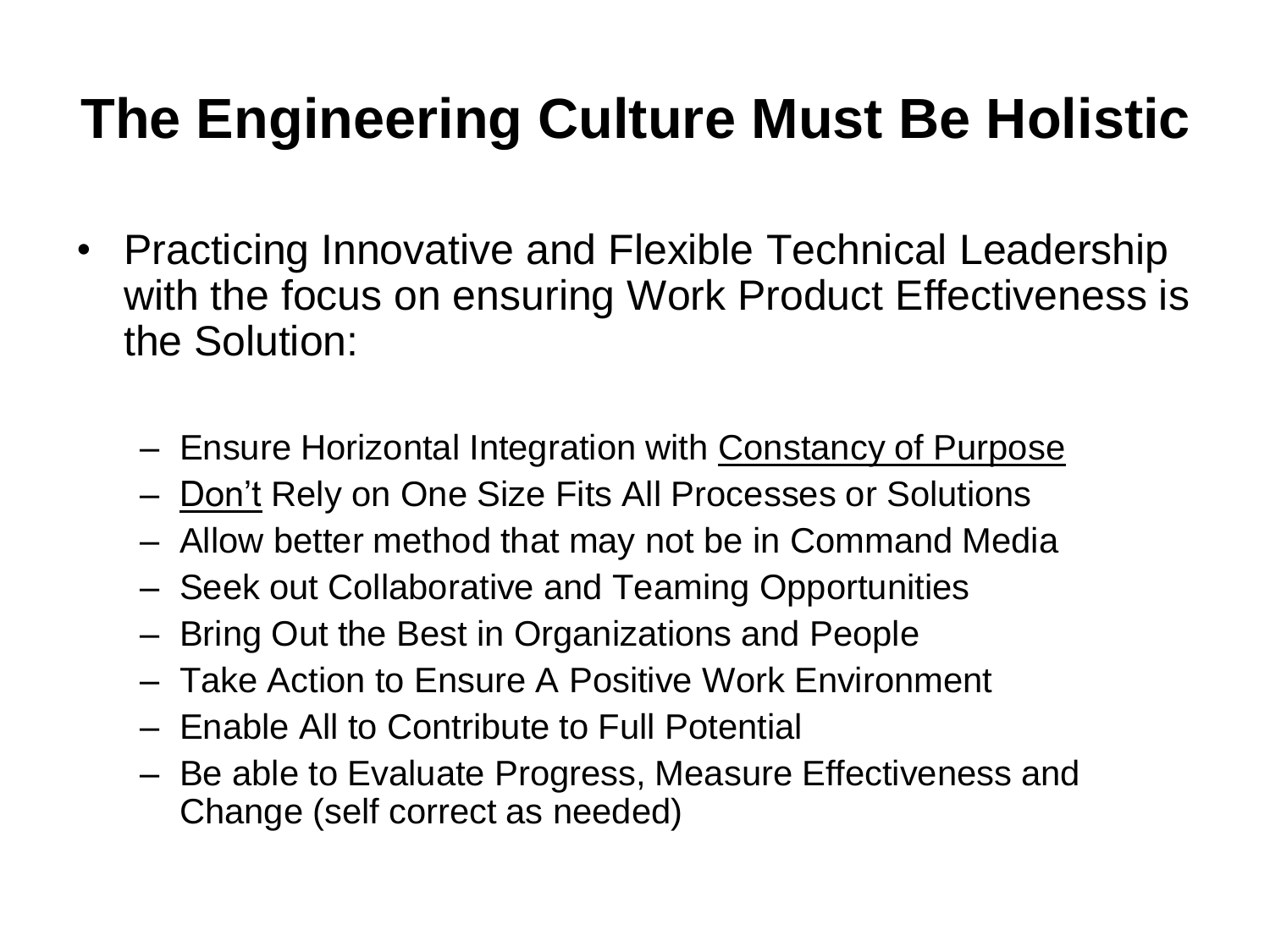## **A Few Recommendations**

- **Will The Real Solution ["True Leaders"] Please Stand Up and Vow To:**
	- **Be enthusiastic, even during setbacks**
	- **Listen to those closest to the issues**
	- **Be supportive of those who take risks**
	- **Be able to listen to different views without criticism**
	- **Implement policies, plans and practices that work**
	- **Mentor, develop, reward truly engaged engineers**
	- **Empower and trust engineers (but verify)**
	- **Be fair, but firm when needed**
	- **Allow more innovation and effective solutions**
	- **Accept new proven methods and solutions**
	- **Have more face time with Chief Engineers and PMs**
	- **Educate specific engineering disciplines on System Safety**
	- **Make Decisions based on Facts and Objective Evidence**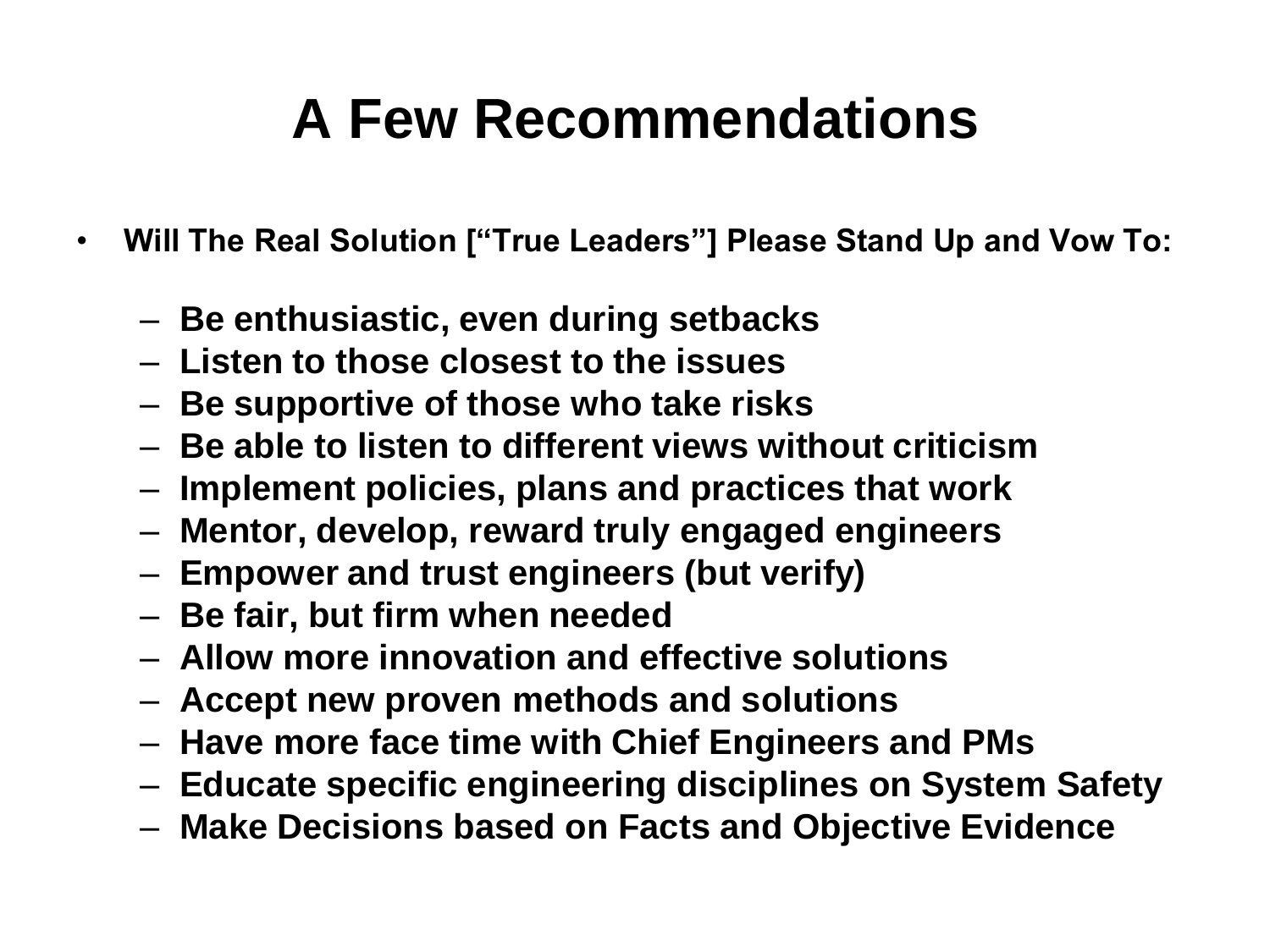## **A Few More Recommendations**

- 
- **Remove friction and break down silos**
- **Eliminate barriers that hamper effectiveness**
- **Never impede efficiency or constrain performance**
- **Provide honest and sincere appreciation**
- **Demand High Quality Output that matters**
- **Prioritize and focus on decisions that matter**
- **Organize to fit the correct model for technology**
- **Lead people in the right direction – set example**
- **Manage assets as if they were your own**
- **Treat people with the Golden Rule in mind**
- **Be a good coach and do what is right**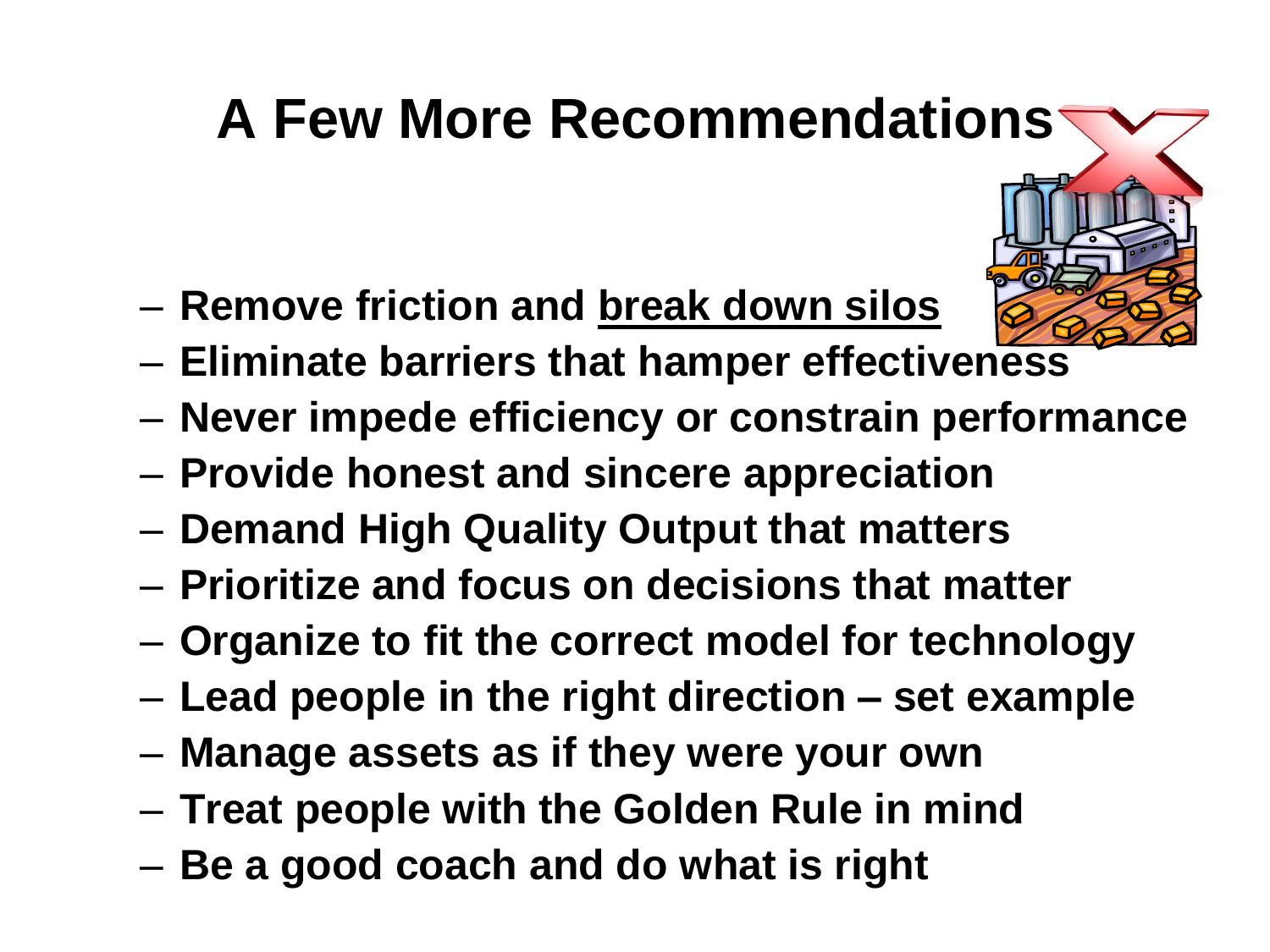# **Closing Thoughts**

Famous Coach Vince Lombardi said,

..."Football is like life – it requires perseverance, self-denial, **hard work**, sacrifice, dedication, respect for authority"



**Exceptional Leadership requires the Same!** 

Any questions?